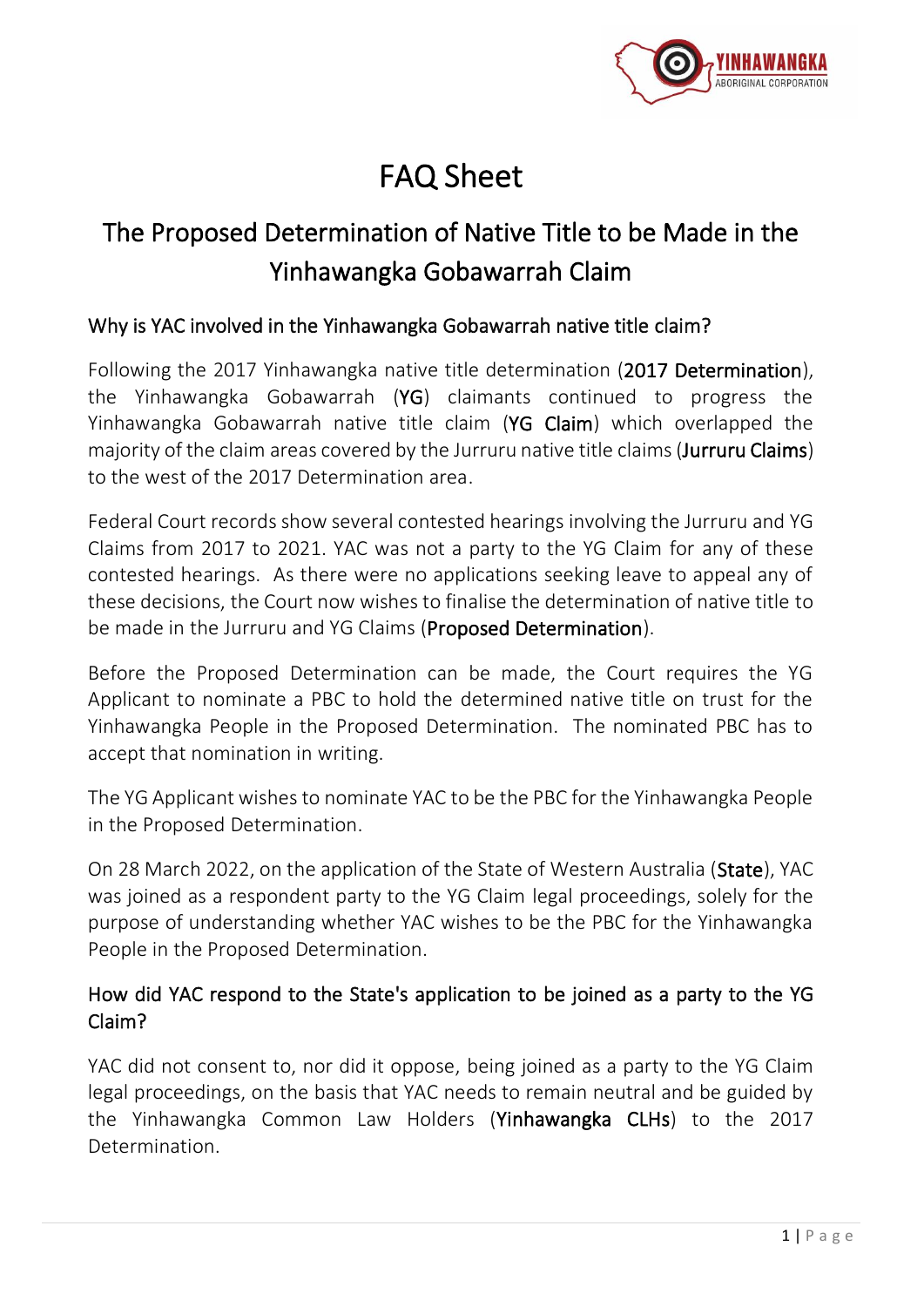

# What is the basis for the Federal Court's ruling for Yinhawangka native title in the YG Claim?

The YG claimants to the YG Claim were limited to the descendants of the couple Thurantajinha and Wilga and the couple Nijawarla and Gujarda who identify as Yinhawangka or Gobawarrah Yinhawangka. The YG Applicant presented an argument to the Court that the YG claimants could hold native title in the YG Claim area separately to the Yinhawangka People.

The Federal Court did not accept this argument. Instead, the Court found that the YG claimants could not hold native title in the YG Claim area separately to the Yinhawangka People. The Court also found that the YG Applicant only succeeded in proving that two of their four nominated Yinhawangka apical ancestors, Thurantajinha and Nijawarla, had rights and interests in those parts of the YG Claim area north of the Ashburton River.

# How is the description of the Yinhawangka People in the Proposed Determination different to the Yinhawangka CLHs in the 2017 Determination?

In the judgments of the YG and Jurruru Claims, the Federal Court describes an additional fourth apical ancestor in the Yinhawangka apical lineage that was not recognised in the 2017 Determination. This fourth apical ancestor is *Nijawarla*. Other than this, and the fact that they concern different determination areas, the description of the Yinhawangka People in both the 2017 Determination and the Proposed Determination are the same.

# What is the area that will be determined to be Yinhawangka in the Proposed Determination?

The map of the Proposed Determination area is below. The Yinhawangka Area is situated to the north of the Ashburton River. The Yinhawangka Area is adjacent to the western boundary of the 2017 Determination area. The Yinhawangka People (as they are described in the Proposed Determination) will be determined to hold native title in the Yinhawangka Area. The Jurruru Area is situated to the south of the Ashburton River. The Jurruru People will be determined to hold native title in the Jurruru Area. There is also an Overlap Area (shaded in blue on the map) that follows the Ashburton River, where the Court found that both Jurruru People and Yinhawangka People hold native title. Both the Jurruru People and the Yinhawangka People will be determined to hold native title in the Overlap Area.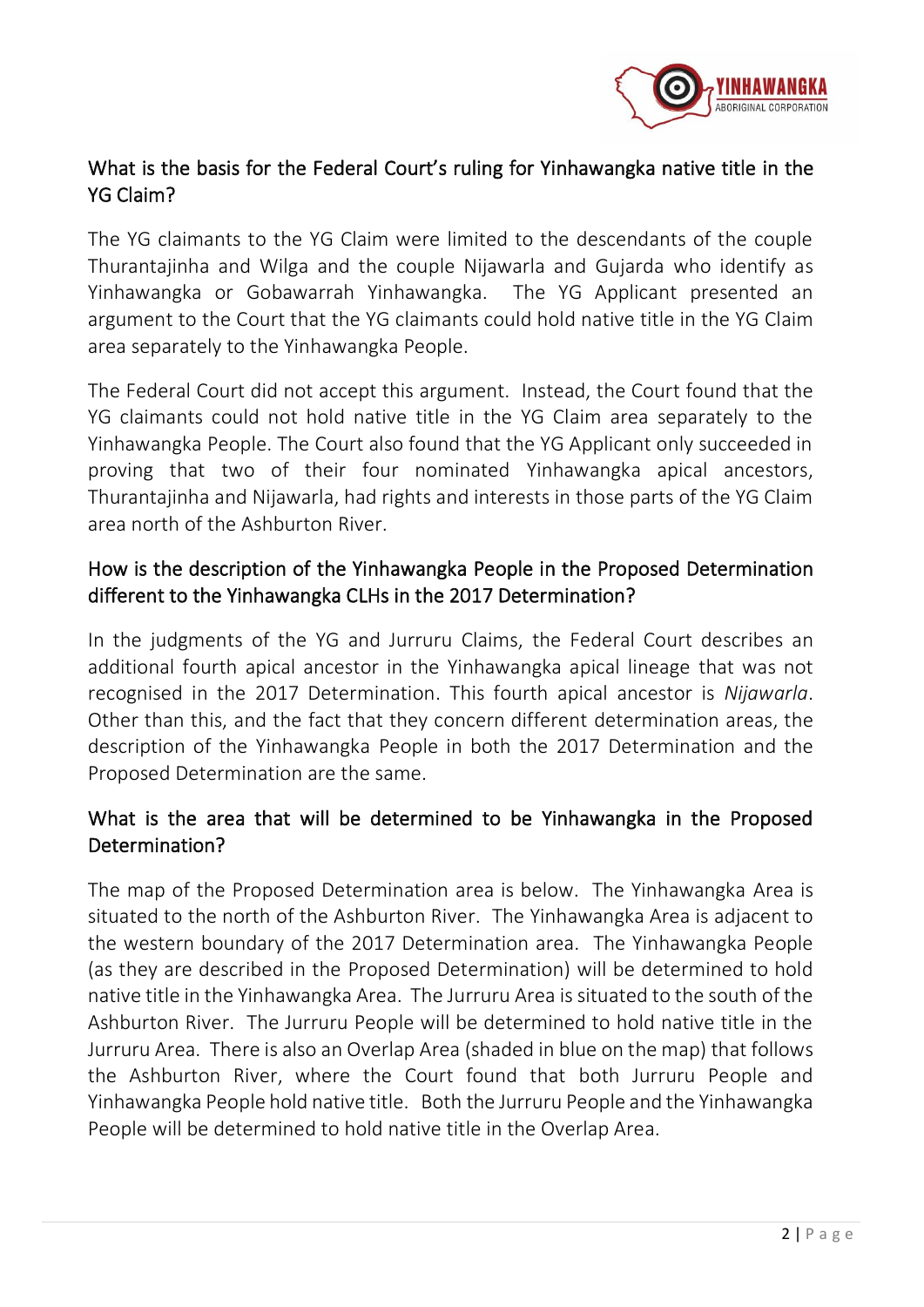

# How did the Court decide that the Proposed Determination could be made in the YG Claim even though that claim was not authorised by the Yinhawangka CLHs to the 2017 Determination?

After holding a further hearing, the Court decided in September 2021 that it had the power to make the determination in favour of the Yinhawangka People for the Proposed Determination, even though the Yinhawangka CLHs did not authorise the YG Claim. This is because the Native Title Act gives the Court power to do so despite a defect in the authorisation of the YG Claim.

# Why is YAC being considered to be a potential PBC for the Proposed Determination to be made in the YG Claim?

The YG Applicant wishes to nominate YAC to be the PBC for the Yinhawangka People in the Proposed Determination. This nomination is subject to YAC amending its rule book to enable it to be the PBC for the Yinhawangka People in the Proposed Determination.

#### When will the YG Claim and the Proposed Determination be finalised?

Before the Proposed Determination can be made, the Court requires the YG Applicant to nominate a PBC to hold the determined native title on trust for the Yinhawangka People in the Proposed Determination and for that PBC to accept that nomination in writing. Once the Proposed Determination is made by the Court, the YG Claim will be finalised.

# Can YAC act as the trustee PBC for the Yinhawangka People in the Proposed Determination, if it is already the trustee PBC for the Yinhawangka CLHs in the 2017 Determination?

Yes, but there is a process that needs to be followed. As YAC is already the PBC for the 2017 Determination, the Native Title Act says that the consent of the Yinhawangka CLHs to the 2017 Determination must be obtained before the Court can make a determination that YAC is to be the PBC for the Yinhawangka CLHs in the Proposed Determination.

YAC has consulted with the Yinhawangka CLHs to the 2017 Determination to provide an update on the YG Claim and the Proposed Determination and understand the views of the Yinhawangka CLHs about whether they would like YAC to be the PBC for the Yinhawangka People in the Proposed Determination.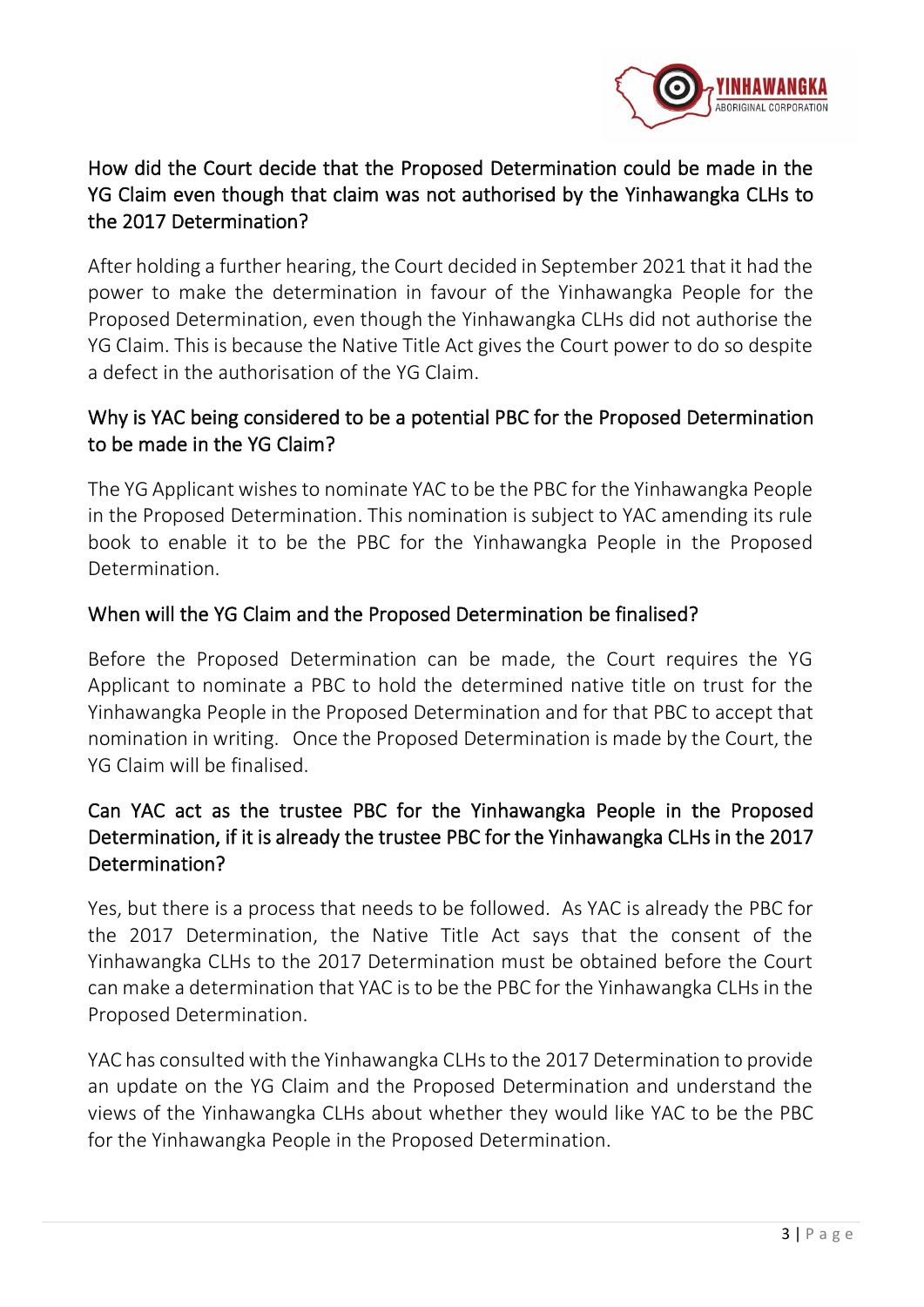

It is important that the Yinhawangka CLHs to the 2017 Determination have every opportunity to understand the process, clarify concerns they might have, and be able to attend a meeting of the Yinhawangka CLHs in Karratha on Thursday, 9 June 2022 and participate in any decision-making process.

# What will happen if the Yinhawangka CLHs agree to YAC being the trustee PBC for the Yinhawangka People in the Proposed Determination?

If the Yinhawangka CLHs to the 2017 Determination agree to YAC being the PBC for the Yinhawangka People in the Proposed Determination, the YAC Board will take steps to put this into action.

YAC will need to consider how the YAC Rule Book might need to be amended to achieve this. Proposed changes to the YAC Rulebook will need to come back to the YAC membership and be passed via Special Resolution. It is likely that further consultation sessions with YAC's members will be required if it gets to this stage.

# What will happen if the Yinhawangka CLHs do not agree to YAC being the trustee PBC for the Yinhawangka People to the Proposed Determination?

If the Yinhawangka CLHs to the 2017 Determination do not agree to YAC being the PBC for the Yinhawangka People in the Proposed Determination, the YAC Board will take steps to inform the YG Applicant and the Court.

It would then be up to the YG Applicant to decide whether to establish and nominate a new entity to be the Yinhawangka People's PBC for the Proposed Determination or engage with the Indigenous Land & Sea Corporation (ILSC) to see whether the ILSC would accept a nomination to be the Yinhawangka People's PBC for the Proposed Determination.